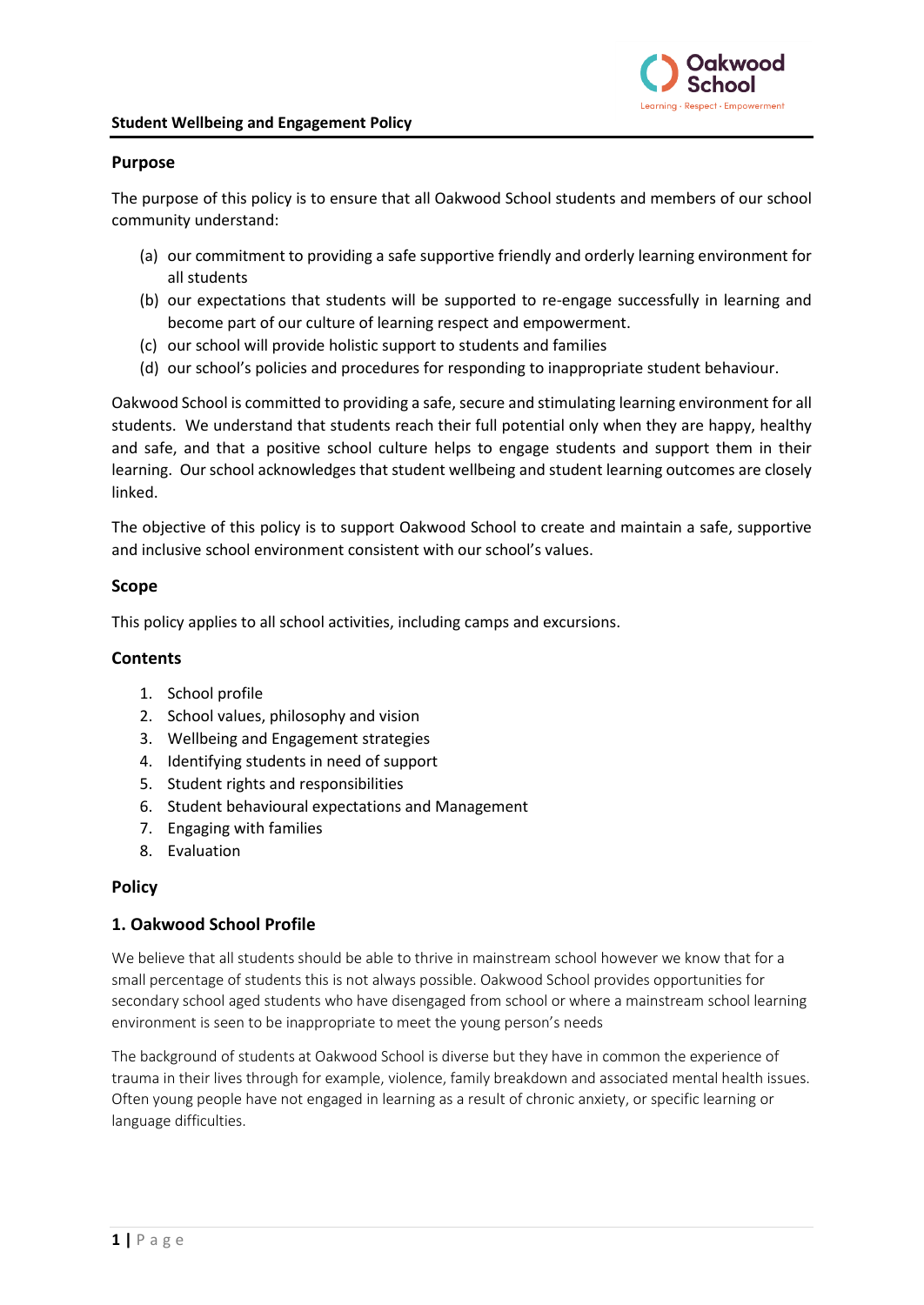Young people seeking enrolment at Oakwood School will usually be connected with a range of mental health, child protection or youth workers but have been disconnected for some time from schools and teachers. Oakwood School provides a safe and supportive learning environment that enables young people to reconnect with teachers and learning as embodied in Oakwood's intent of "Learning, Respect and Empowerment".

We believe that all students would like to be attending school and learning. We have a further strong belief that "students will give the best that they have got", in other words, if they could do better at school, they would. The intention of Oakwood School is to re-introduce students to learning to the extent that they are able to be successful and to build upon these successes to develop their learning potential and journey to a successful adult pathway.

The program is centred around a developmentally responsive personalised learning and pathway plan with a focus on the development of literacy, numeracy, social development, pursuing student's interests and studies of Art and Physical Education.

Oakwood School has school campuses in Caulfield North and Noble Park and campuses located in community settings in Capel Sound, Chelsea, Frankston, Hastings, Pakenham and Mornington.

The program at Long Beach Place in Chelsea is a re-engagement program where students are enrolled in a VCAL (Victorian Certificate of Applied Learning) program at Foundation, Intermediate or Senior level. Students also have the opportunity to complete a VET Certificate. Delivery of the program is flexible to allow students to complete their certificate over several years, if required. This unique program is delivered in a non-mainstream educational setting and gives students the opportunity to experience success with learning.

The program at the Caulfield Park Community campus of Oakwood School includes Music, Home Economics and Vocational Education and Training (VET) and Victorian Certificate of Applied Learning (VCAL) programs. Integral to the program at Caulfield Park are significant events such as camps, excursions and whole school activities.

Prior to enrolment at Oakwood School the student attends a series of meetings that enable Oakwood School staff to better understand the young person in a case managed approach alongside parents, carers and other professionals. This gradual process also allows the student time to become accustomed to the school and teachers and to become aligned with the school values and processes. This intake process is designed to ensure that when the young person starts at Oakwood School they are prepared and ready to focus on learning.

The Oakwood School team comprises the educational leadership team of principal, campus principals, student wellbeing and teaching and learning leaders, teachers and allied health professionals, such as a doctor, psychologists, mental health nurse, youth workers and administrative staff.

Oakwood School is continuing to develop across the South East Victoria Region as a coordinated approach to engaging our most vulnerable young people with learning.

## **2. School values, philosophy and vision**

Oakwood School provides a safe, supportive, friendly and orderly learning environment that enables young people to reconnect with teachers and learning as embodied in Oakwood's intent of "**Learning, Respect and Empowerment**".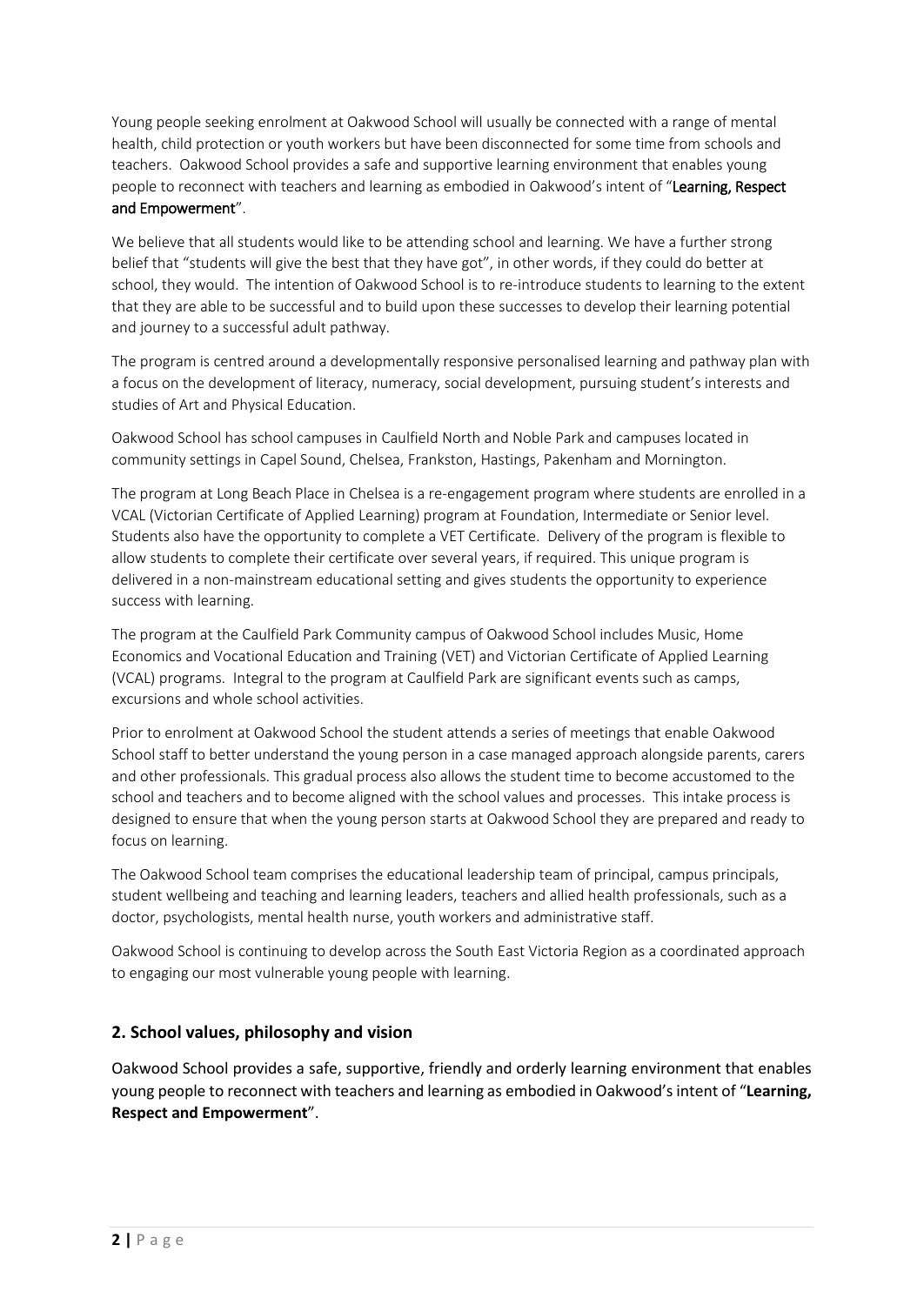The intention of Oakwood School is to re-introduce students to learning to the extent that they are able to be successful and to build upon these successes to develop their learning potential and journey to a successful adult pathway.

Oakwood School provides:

- Excellence in Teaching and Learning
- Trauma informed practice within a positive, predictable, calm and structured learning environment
- Small classes and individual learning support
- Teaching based on the learning needs of the young person
- Partnerships with agencies to provide holistic support and services as required
- Individual case management
- Integrated pathways support

This combined with our ethos of Learning, Respect and Empowerment lends to our positive school culture. The school focuses on establishing and modelling positive respectful relationships between teachers, students and the broader school community. Its aim is to establish multiple and diverse opportunities for students to experience success in their learning.

Our teachers are actively engaged in developing classroom practice to ensure that our pedagogy and curriculum engages all students at their academic entry level.

We believe that discussing all aspects of learning with students leads to a meaningful, purposeful, authentic learning, which genuinely reengages students in education. The small classes of up to ten students per teacher provides a safe, supportive and caring environment for our students in order to establish trust and to maximize learning opportunities.

## **Philosophy**

We believe that all students can learn and would like to be attending school. We have a further strong belief that "students will give the best that they have got", in other words, if they could do better at school, they would.

The mission of Oakwood School is to re-introduce students to learning to the extent that they are able to be successful and to build upon these successes and in so doing develop their learning journey to a successful adult pathway. The reintroduction of learning occurs with a thoughtful and thorough implementation of trauma informed practice and its integration with all areas of the school's work.

This trauma informed learning environment fosters the dignity and self-esteem of our students and enables them to thrive in their learning and development

Oakwood Student Enrolment and Staff induction processes are designed to promote a safe and supportive learning environment. To ensure that staff and students are aware of their responsibilities to each other, a comprehensive induction process has been developed for both staff and students under the areas of Learning, Respect and Empowerment:

The fortnightly individual educational plans, called Learning Maps, determine student's learning activities and tasks that enable skill development in literacy and numeracy. We believe in empowering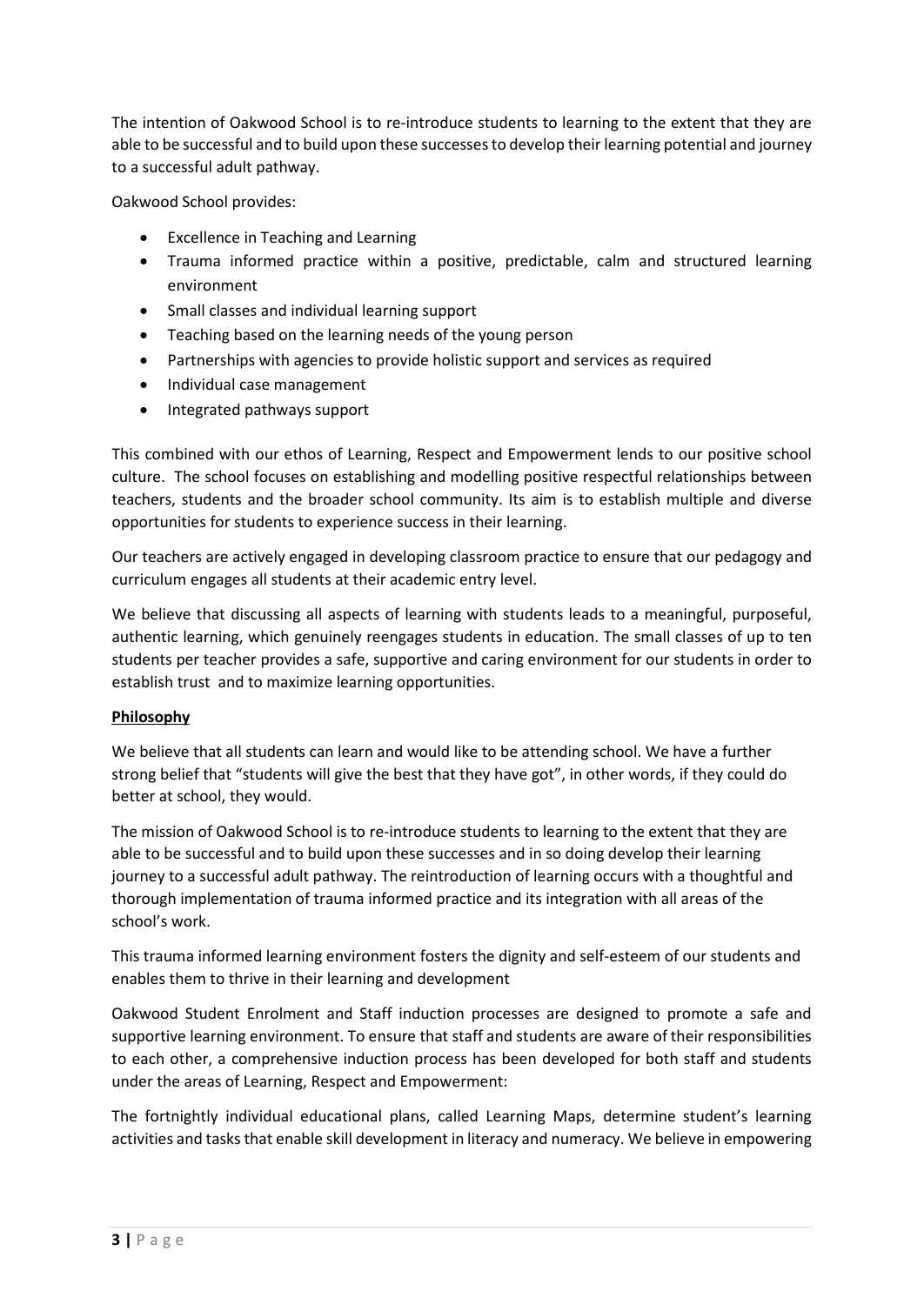our students to develop responsibility and ownership of their own learning as it helps to build confidence and foster a positive attachment to the school.

Our School believes valuing diversity is crucial in the development of positive, supportive and respectful relationships. We embrace an atmosphere that allows students to develop healthy connections and to have the capacity to be autonomous learners. Particular attention will be paid to the cultural safety of Aboriginal children, children from culturally and/or linguistically diverse backgrounds, out of home care students, same sex attracted, intersex and gender diverse young people as well as the safety of children with a disability.

Every staff member involved in Oakwood School has a responsibility to understand the important and specific role he/she plays individually and collectively to ensure that the wellbeing and safety of all children and young people is at the forefront of all they do and every decision they make.

Parental/carer's involvement is important, as we recognise that our students are part of a system and not operating in isolation. This is demonstrated through the first contact we have with our students, where their families or carers are involved in their first meeting. We hold student led conferences for students to share goals and reflections on their learning with their parents/carers. We also conduct Student Support Groups, which enable parent and student voices to be heard. This collaborative and integrative process gives a strong and clear message to our students and their families, of everyone working together sharing a common goal.

## **3. Engagement strategies**

Oakwood School has developed a range of strategies to promote engagement, positive behaviour and respectful relationships for all students in our school. We acknowledge that all of our students may need extra social, emotional or educational support at school, and that the needs of students will change over time as they grow and learn.

A summary of the universal (whole of school), targeted (classroom) and individual engagement strategies used by our school is included below:

Student engagement, regular attendance and positive behaviours are supported through relationship based whole-school and classroom practices, including:

## **Universal**

- The thoughtful and thorough implementation of trauma informed practice and its integration with all areas of the school's work.
- The active and structured case management approach, which facilitates networks of support for students through care team meetings, Student Support Groups, Attendance meetings, Student Led Conferences*.* The student support group is an important component of the staged response for students facing difficulty with engagement, attendance or behaviour
- The commitment to fostering high quality relationships between staff, students, parents/carers and external professionals
- The structured and personalised student intake and induction process which establishes safety, trusting relationships and clear expectations from first contact.
- The sophisticated curriculum and range of evidence-based teaching and learning practices, which effectively support personalised learning.
- The wide-ranging processes for staff professional learning and for organisational reflection and learning, which enable continuous improvement.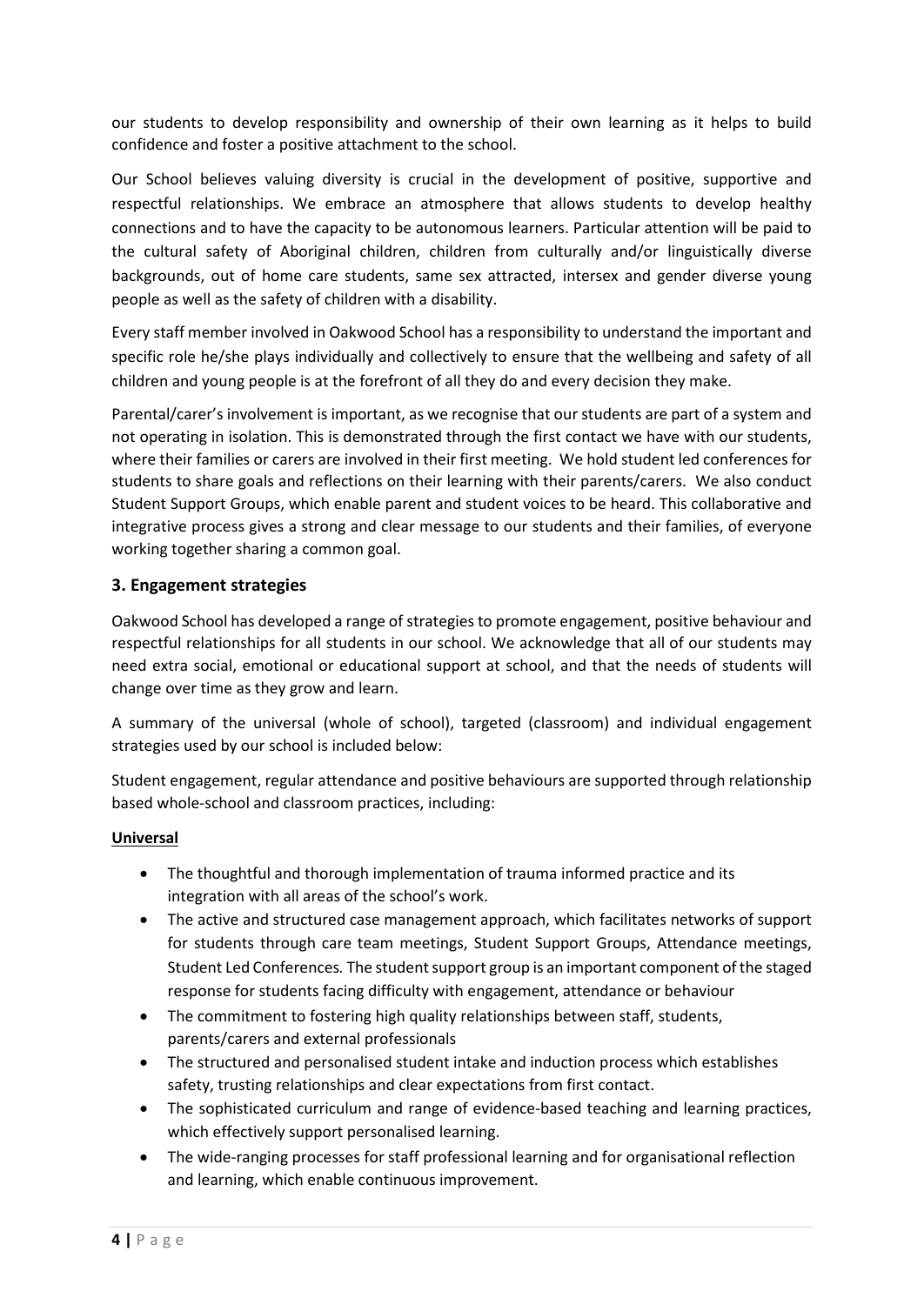- establishing predictable, fair and democratic classrooms and school environments
- ensuring student participation in the development of classroom and whole school expectations
- providing personalised learning programs for individual students
- consistently acknowledging all students
- empowering students by creating multiple opportunities for them to take responsibility and be involved in decision-making in relation to their learning
- developing individualised flexible learning, behaviour or attendance plans
- providing physical environments conducive to positive behaviours and effective engagement in learning
- involving and supporting parents and carers
- individual pathways support from teachers and pathways coordinators
- close collaboration with agencies and service providers
- high and consistent expectations of all staff, students and parents and carers
- prioritise positive relationships between staff and students, recognising the fundamental role this plays in building and sustaining student wellbeing
- creating a culture that is inclusive, engaging and supportive
- welcoming all parents/carers and being responsive to them as partners in learning
- analysing and being responsive to a range of school data such as attendance, Attitudes to School Survey, parent survey data, student management data and school level assessment data
- deliver a broad curriculum including VET programs, and VCAL to ensure that students are able to choose subjects and programs that are tailored to their interests, strengths and aspirations
- teachers at Oakwood School use the Instructional Model to ensure an explicit, common and shared model of instruction to ensure that evidenced-based, high yield teaching practices are incorporated into all lessons
- teachers at Oakwood School adopt a broad range of teaching and assessment approaches to effectively respond to the diverse learning styles, strengths and needs of our students and follow the standards set by the Victorian Institute of Teaching
- Learning, Respect and Empowerment are incorporated into our curriculum and promoted to students, staff and parents so that they are shared and celebrated as the foundation of our school community
- Integrated pathways support. Career and pathways exploration, planning and support is integrated from the initial student intake interview onwards. Staff at Oakwood School support and encourage students to meet their educational goals and continue their reengagement with learning by beginning a VCAL program or transitioning to appropriate further options such as TAFE programs, or returning to mainstream school.
- positive behaviour and student achievement is acknowledged in the classroom, and formally in Student Led Conferences with parents and in Student Support Group Meetings.
- monitor student attendance and implement attendance improvement strategies at a wholeschool, cohort and individual level in accordance with the Attendance Policy.
- students have the opportunity to contribute to and provide feedback about their learning daily in class, in student led conferences with their parents/carers and in induction when they begin to set goals around their learning.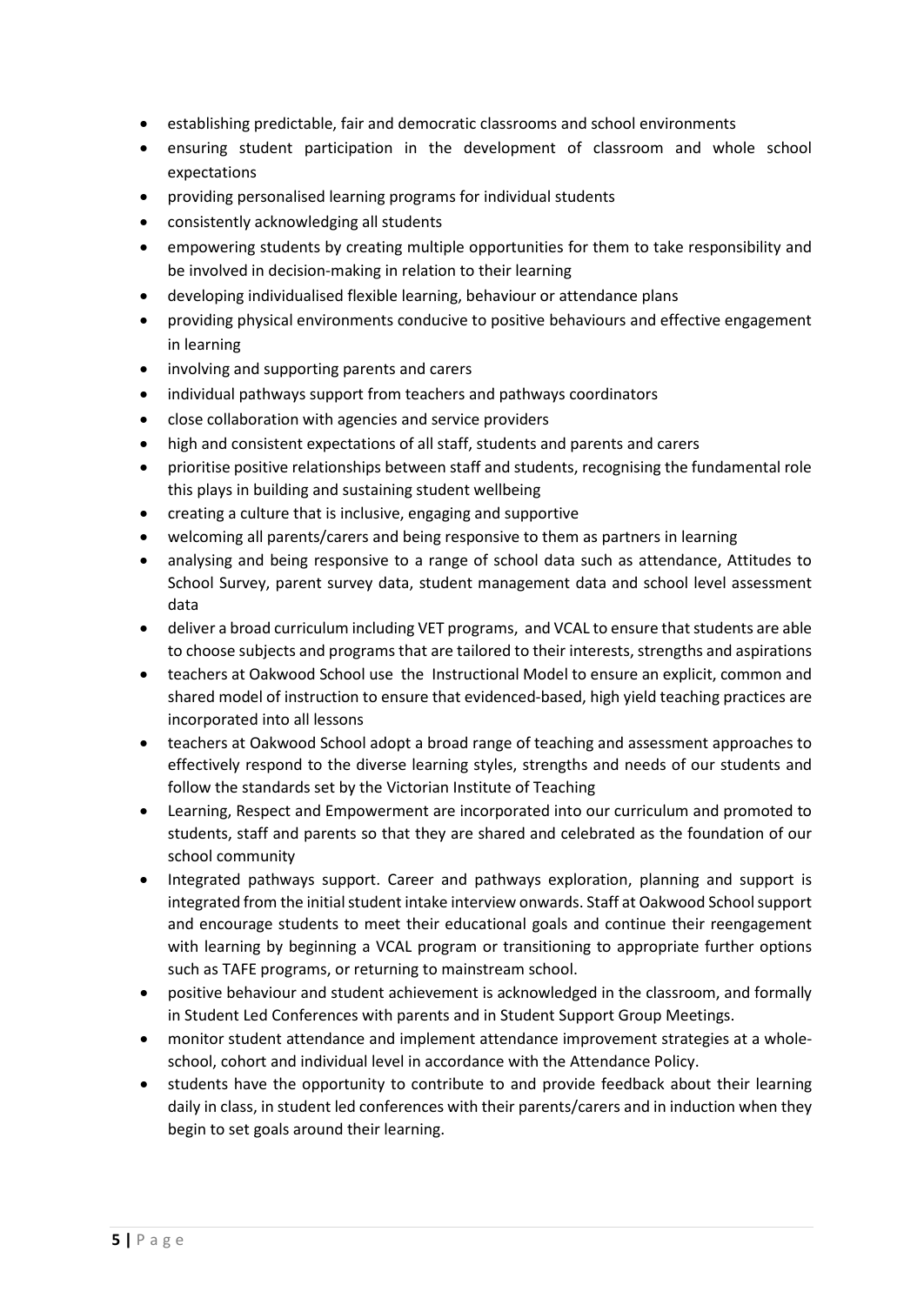- all students are given opportunity in induction and throughout their enrolment at Oakwood School to be linked into services. Students who are identified in the clinical range of distress on the Strengths and Difficulties Questionnaire are given priority with referral to services.
- we engage in school wide positive behaviour support with our staff and students, which includes programs such as:
	- o Resilience Rights and Respectful Relationships
	- o Safe Schools
	- o Australian Childhood Foundation SMART modules
	- o Calmer Classrooms DET
	- o Making Space for Learning- ACF
	- o SAFEMinds
	- o Zones of Regulation
- Opportunity to participate in programs, incursions and excursions are supported at Caulfield Park campus.

Specifically, Oakwood School will seek to reward positive student behaviour at all times and role model positive interactions with students and staff. Oakwood School undertakes a holistic approach to student behaviour management.

## **Targeted**

Student engagement and wellbeing is the responsibility of all members of staff at Oakwood School. Teachers who provide the central relationship with students are supported by a range of student wellbeing and support staff alongside community partnerships with other agencies. We have pathways staff to assist classroom teachers in developing individual pathway plans during transition. Our staff seek to improve the physical, emotional, cognitive and environmental aspects of students' lives in order to support them to live fulfilling lives and reach their full learning potential. We do this by seeking an extensive professional learning culture of coaching, mentoring, briefings, meetings invited speakers and external professional learning consultants to ensure that students' health and wellbeing remains paramount. Secondary consultation is also provided with a range of agencies to assist staff to understand the impact of trauma on our students' lives and support our staff to make suitable adjustments.

A General Practitioner is on site to provide services to Oakwood School students at Noble Park and Caulfield campuses.

At Oakwood School we identify students with current or emerging mental health and learning issues so that we can provide preventative and early intervention approaches where possible**.** Teachers are supported through the child safety standards and mental health awareness and trauma training to recognise early concerns. Preliminary assessment of our students overall distress and prosocial behaviours are conducted for all students. Protocols exist to facilitate support, referrals and family engagement. We also actively build on students' help seeking skills.

Our intensive intake system provides a comprehensive developmental history and assessment for every student. The school is then able to develop a holistic approach to management of our students and their families. Our daily briefings include all staff members to help support and monitor students and the regular professionals meetings contribute to stronger community partnerships and inclusive coordination and planning of services around the student and their families.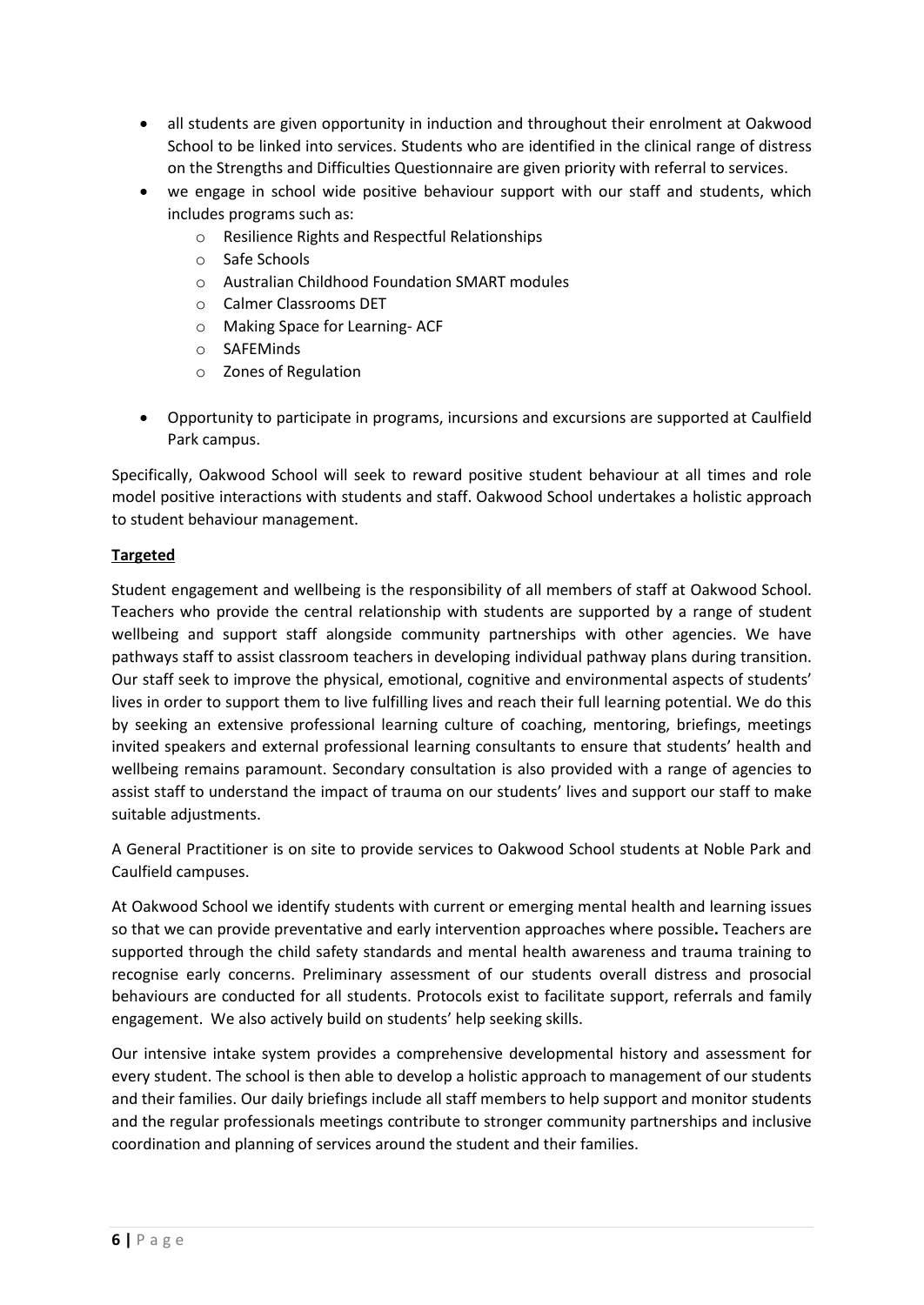Maintaining an outstanding education for all of our students also requires the school to support a high level of professional learning for all staff. Staff participate in professional learning daily, in teaching and learning and student wellbeing meetings, briefings, in teams and individually through coaching, mentoring, modelling, through consultation and with guest speakers within the Performance and Development accreditation guidelines.

The leadership team have a significant role in providing Professional Learning from within the school including the implementation of the Child Safety Standards, SAFEMinds, Calmer Classrooms and Making Space for Learning, and the Australian Childhood Foundation modules " Understanding the neurobiology of complex trauma ."

We also have the regular support and expert consultancy from Early in Life Mental Health Services who support our staff on assisting children recover from trauma, which contributes to our growing store of prevention and early intervention strategies. We have worked closely with the leadership team to ensure the close monitoring of students through the program for Students with Disabilities, and the provision of counselling services, or referrals to other services.

Oakwood School has an extensive wellbeing team working across campus to support students in their mental health, school engagement and learning.

Other targeted supports include:

- *we provide a positive and respectful learning environment for our students who identify as LGBTIQ+ and follow the Department's policy on [LGBTIQ Student Support \[insert any specific](https://www2.education.vic.gov.au/pal/lgbtiq-student-support/policy)  [measures at your school to support LGBTIQ+ students\]](https://www2.education.vic.gov.au/pal/lgbtiq-student-support/policy)*
- *all students in Out of Home Care are supported in accordance with the Department's policy on [Supporting Students in Out-of-Home Care](https://www2.education.vic.gov.au/pal/supporting-students-out-home-care/policy) including being appointed a Learning Mentor, having an Individual Learning Plan and a Student Support Group (SSG) and being referred to Student Support Services for an Educational Needs Assessment*
- *students with a disability are supported to be able to engage fully in their learning and school activities in accordance with the Department's policy on [Students with Disability,](https://www2.education.vic.gov.au/pal/students-disability/policy) such as through reasonable adjustments to support access to learning programs, consultation with families and where required, student support groups and individual education plans*
- all students are assisted to develop a Career Action Plan, with targeted goals and support to plan for their future
- connect Koorie students with a Koorie Engagement Support Officer
- Where appropriate, students are referred to camps and excursions through other agencies and services e.g. Koorie camp, Leaders camp, school holiday snow trip etc.
- Programs are developed in partnership with other agencies to address issue specific behaviour (i.e. social skills programs)
- Partnership with headspace to provide psychologists at Noble Park, Caulfield, Frankston and Pakenham to provide psychological counselling and assessment to students and consultation to staff.

## **Individual**

*Oakwood School implements a range of strategies that support and promote individual engagement.*

Students are linked into other agencies when they require support and Student Support Groups are conducted for all students on a needs basis. Our teachers provide a pivotal role in determining individual student's wellbeing and subsequent referral.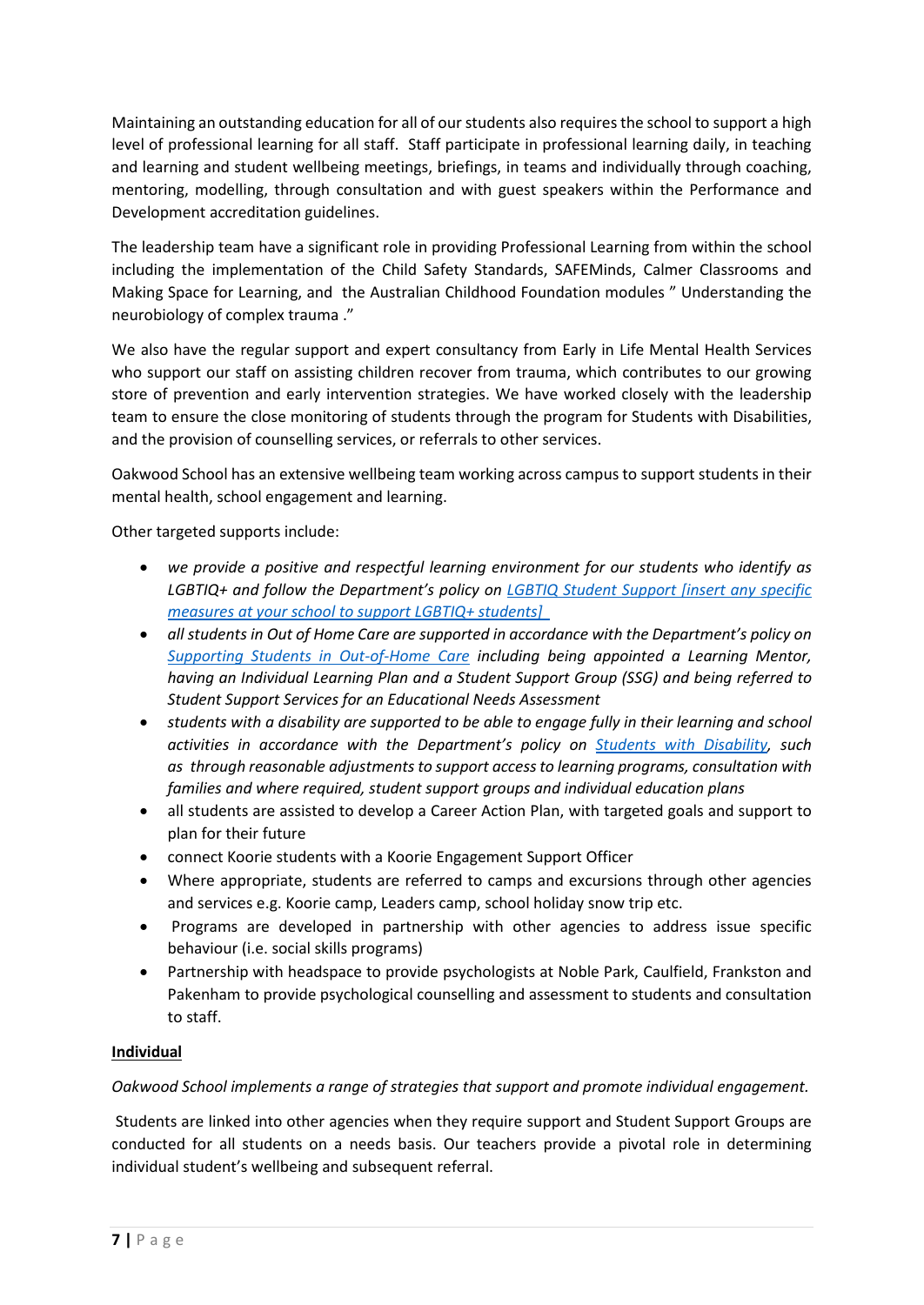In alignment with the strategic plan, each student completes a Strengths and Difficulties questionnaire in Term 1 and Term 4 to assist in screening those young people in need of immediate referral to other agencies and to assess their progress in prosocial skills and reducing overall stress. Students identify prosocial goals and pathways goals, and teachers monitor and ensure success with individual students learning and engagement.

Recognizing that our students may lack the necessary skills to develop a strong sense of self, our school is committed to enhancing student's resilience and confidence through the acknowledgement and celebration of success in their learning as well as the positive relationships and connections they make within the school and outside school. The Oakwood Program is as follows:

Individual Learning at Oakwood School ensures our students become confident literate and numerate citizens.

Student knowledge and capacity is developed by:

- Having high expectations for every student to reach their individual learning goals
- Challenging our students to be responsible and accountable
- Following a comprehensive instructional model for every student
- Matching teaching strategies/approaches to students interests and prior learning
- Being explicit about purposeful, authentic numeracy and literacy learning

We achieve this by:

- Developing a deep understanding of numeracy and literacy content and teaching strategies
- Having strong on-going assessment and evaluation practices that incorporate constructive feedback to our students
- Monitoring and analysing student learning using evidence-based assessment tools and data
- Embedding the school's strategic planning within an effective, continuous improvement cycle

*Other strategies that support and promote individual engagement.* 

- building trusting relationships with students who are vulnerable due to complex trauma
- Regular SSGs and Care Team meetings *[Student Support Groups](https://www2.education.vic.gov.au/pal/student-support-groups/policy)*
- Regular updates of individual Learning Plans and where necessary, Behaviour Support Plans
- referring the student to:
	- 1. Appropriate external supports such as council based youth and family services, other allied health professionals, headspace, child and adolescent mental health services or ChildFIRST, Lookout
	- 2. Re-engagement programs such as Navigator
- [Program for Students with Disabilities](https://www.education.vic.gov.au/school/teachers/learningneeds/Pages/psd.aspx)
- *[Mental health toolkit](https://www.education.vic.gov.au/school/teachers/health/mentalhealth/Pages/mentalhealthtoolkit.aspx)*
- *[headspace](https://www.education.vic.gov.au/school/teachers/health/mentalhealth/Pages/headspace-counselling-secondary.aspx)*
- [Navigator](https://www.education.vic.gov.au/school/teachers/behaviour/engagement/Pages/navigator.aspx)
- [LOOKOUT](https://www.education.vic.gov.au/about/programs/Pages/lookout.aspx)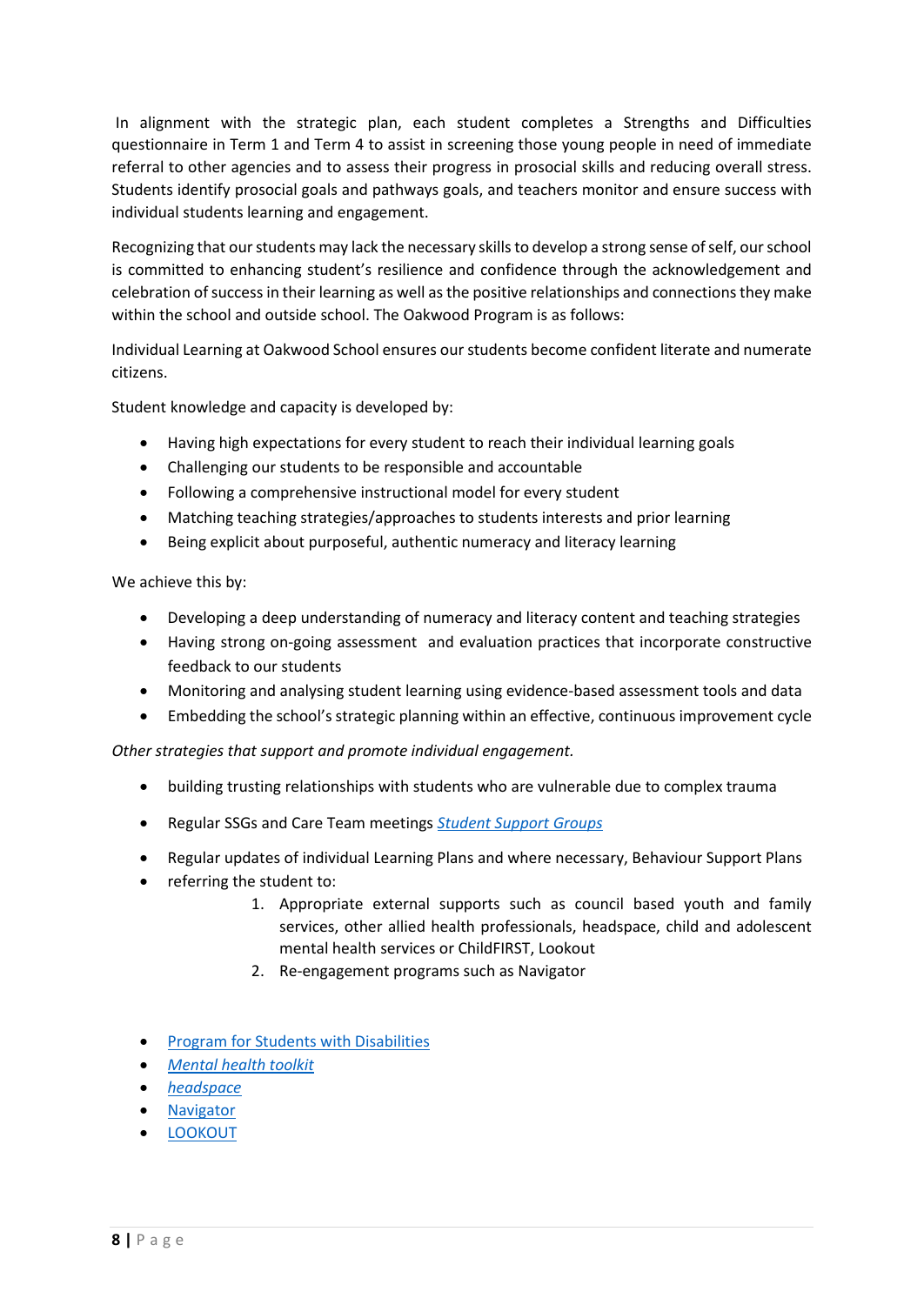Where necessary the school will support the student's family to engage by:

- being responsive and sensitive to changes in the student's circumstances and health and wellbeing
- collaborating, where appropriate and with the support of the student and their family, with any external allied health professionals, services or agencies that are supporting the student
- monitoring individual student attendance and developing Attendance Improvement Plans in collaboration with the student and their family
- running regular Student Support Group meetings for all students:
	- 1. with a disability
		- 2. in Out of Home Care
		- 3. and with other complex needs that require ongoing support and monitoring.
- *[Student Support Groups](https://www2.education.vic.gov.au/pal/student-support-groups/policy)*
- *[Individual Education Plans](https://www2.education.vic.gov.au/pal/individual-education-plans-ieps/policy)*
- *[Behaviour -](https://www2.education.vic.gov.au/pal/behaviour-students/policy) Students*
- *[Behaviour Support Plans](https://www2.education.vic.gov.au/pal/behaviour-students/guidance/6-behaviour-support-plans)*
- *[Student Support Services](https://www2.education.vic.gov.au/pal/student-support-services/policy)*
- [Program for Students with Disabilities](https://www.education.vic.gov.au/school/teachers/learningneeds/Pages/psd.aspx)
- *[Mental health toolkit](https://www.education.vic.gov.au/school/teachers/health/mentalhealth/Pages/mentalhealthtoolkit.aspx)*
- *[headspace](https://www.education.vic.gov.au/school/teachers/health/mentalhealth/Pages/headspace-counselling-secondary.aspx)*
- [Navigator](https://www.education.vic.gov.au/school/teachers/behaviour/engagement/Pages/navigator.aspx)
- [LOOKOUT](https://www.education.vic.gov.au/about/programs/Pages/lookout.aspx)

## **4. Identifying Students In Need of Support**

Oakwood School is committed to providing the necessary support to ensure our students are supported intellectually, emotionally and socially. All staff play a significant role in developing and implementing strategies to help identify students in need of support and enhance student wellbeing. Oakwood School will utilise the following information and tools to identify students in need of extra emotional, social or educational support:

- Teacher formative and summative assessment
- A commitment to improved practice with evidence-based goals
- Strengths and Difficulties Questionnaire identifying all students in clinical range as an immediate referral for support.
- personal, health and learning information gathered upon enrolment and while the student is enrolled
- attendance records
- academic performance
- observations by school staff such as changes in engagement, behaviour, self-care, social connectedness and motivation
- attendance data
- engagement with and information from families and carers
- self-referrals or referrals from peers
- information provided by referrals to other organisations and services such as DHHS, ELMHS, Navigator, Lookout, ChildFIRST, Anglicare, Good Shepherd, Salvo Care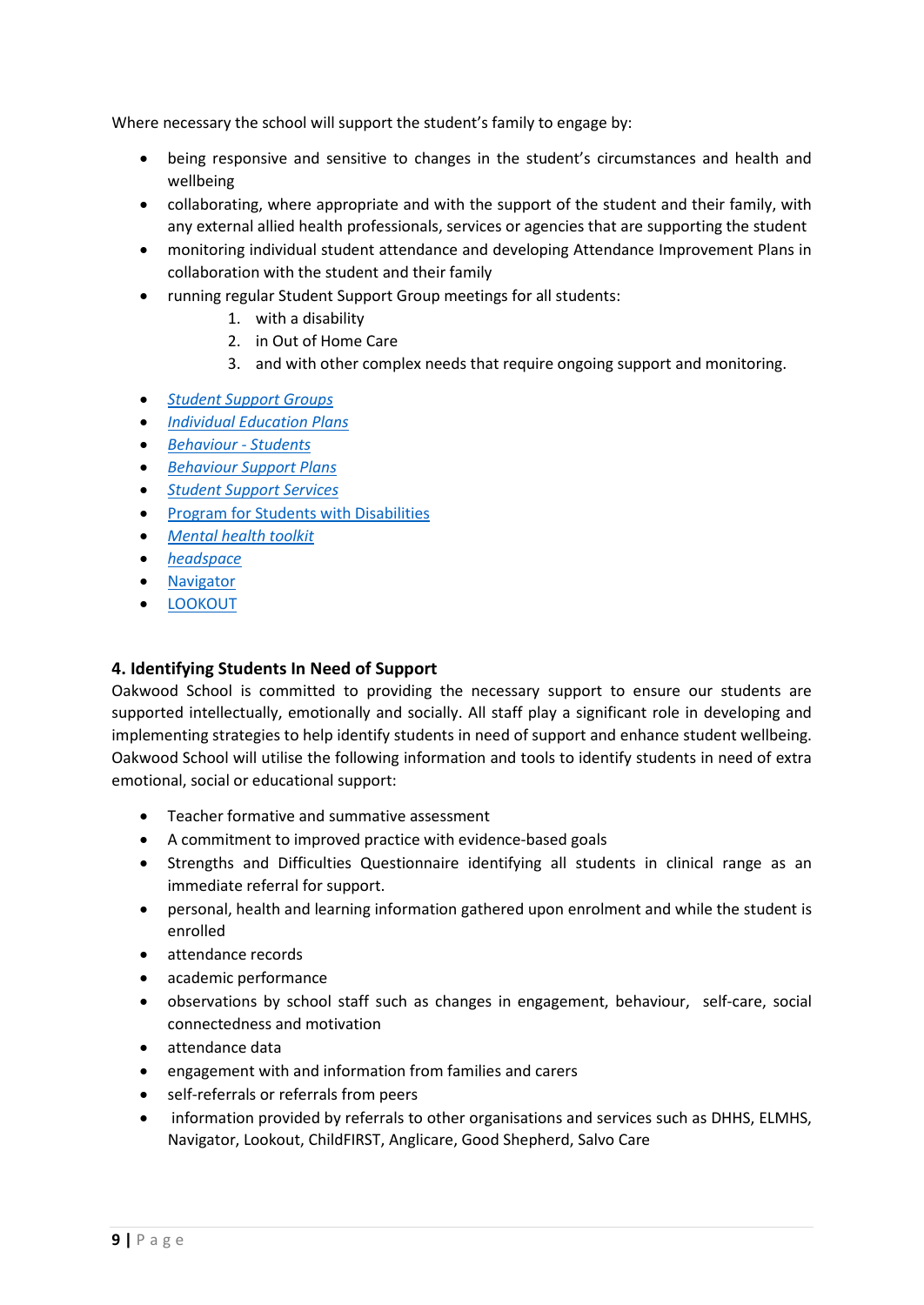• Students can access psychologists from Headspace and SSS services for counselling or assessment needs.

#### **5. Student Rights and Responsibilities**

All members of our school community have a right to experience a safe and supportive school environment. We expect that all students, staff, parents and carers treat each other with respect and dignity. Our school's Statement of Values highlights the rights and responsibilities of members of our community.

#### **Rights and Responsibilities of the Oakwood School Community**

#### **Rights and Responsibilities of Students**

| <b>Rights</b>                                                                                                                                                                                                                                                                    | <b>Responsibilities</b>                                                                                                                                                                                                                                                                                                                                                               |
|----------------------------------------------------------------------------------------------------------------------------------------------------------------------------------------------------------------------------------------------------------------------------------|---------------------------------------------------------------------------------------------------------------------------------------------------------------------------------------------------------------------------------------------------------------------------------------------------------------------------------------------------------------------------------------|
| Students have a right to:                                                                                                                                                                                                                                                        | Students have a responsibility to:                                                                                                                                                                                                                                                                                                                                                    |
| work in a safe secure environment where,<br>without intimidation, bullying (including<br>cyber-bullying) harassment violence and<br>discrimination they are able to fully develop<br>their talents, interests and ambition<br>participate fully in the school's educational<br>٠ | participate fully in the school's educational<br>٠<br>program and to attend regularly. Students<br>should also be expected to display positive<br>behaviours that demonstrate respect for<br>themselves, their peers, their teachers and all<br>other members of the school community.                                                                                                |
| program<br>be free of corporal punishment<br>$\bullet$                                                                                                                                                                                                                           | Demonstrate respect for the rights of others,<br>$\bullet$<br>including the right to learn                                                                                                                                                                                                                                                                                            |
| feel safe secure and happy at school<br>express their ideas feelings and concerns                                                                                                                                                                                                | contribute to an engaging educational<br>experience for themselves and other<br>students.                                                                                                                                                                                                                                                                                             |
|                                                                                                                                                                                                                                                                                  | Be encouraged and supported to take greater<br>$\bullet$<br>responsibility for their own learning and<br>participation as members of the whole school<br>community as they progress through school.<br>This involves developing as individual learners<br>who increasingly manage their own learning<br>and growth by setting goals and managing<br>resources to achieve these goals. |
|                                                                                                                                                                                                                                                                                  | with support, be expected to participate fully<br>in the school's educational program and to<br>attend regularly.                                                                                                                                                                                                                                                                     |
|                                                                                                                                                                                                                                                                                  | display positive behaviours that<br>demonstrate respect for themselves, their<br>peers, their teachers and all other members<br>of the school community.                                                                                                                                                                                                                              |

#### **Rights and Responsibilities of Parents/carers**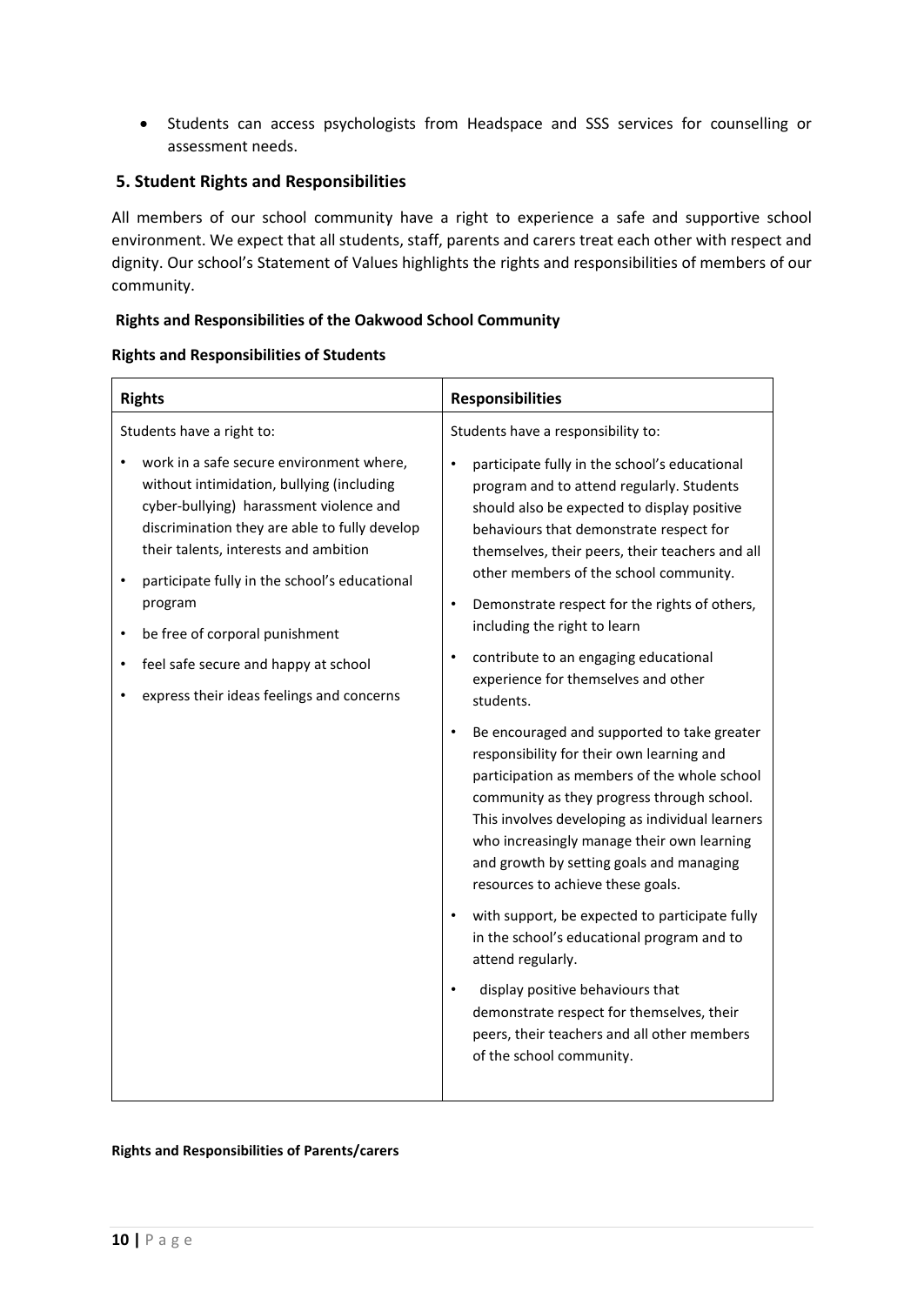| <b>Rights</b>                                                                                                                                                                              | <b>Responsibilities</b>                                                                                                                                                                                                                                                                                                                                                                                                                                                                 |
|--------------------------------------------------------------------------------------------------------------------------------------------------------------------------------------------|-----------------------------------------------------------------------------------------------------------------------------------------------------------------------------------------------------------------------------------------------------------------------------------------------------------------------------------------------------------------------------------------------------------------------------------------------------------------------------------------|
| parents/carers have a right to expect that<br>their children will be educated in a secure<br>environment in which care, courtesy and<br>respect for the rights of others are<br>encouraged | Parents/carers have a responsibility to:<br>Promote positive educational outcomes for<br>their children by taking an active interest in<br>their child's educational progress and by<br>modelling positive behaviours.<br>Ensure their child's regular attendance<br>Engage in regular and constructive<br>communication with school staff regarding<br>their child's learning.<br>Support the school in maintaining a safe and<br>respectful learning environment for all<br>students. |
|                                                                                                                                                                                            |                                                                                                                                                                                                                                                                                                                                                                                                                                                                                         |

#### **Rights and Responsibilities of Staff.**

| <b>Rights</b>                                                                                                                                                                              | <b>Responsibilities</b>                                                                                                                                              |
|--------------------------------------------------------------------------------------------------------------------------------------------------------------------------------------------|----------------------------------------------------------------------------------------------------------------------------------------------------------------------|
| Staff have a right to                                                                                                                                                                      | Staff have a responsibility to                                                                                                                                       |
| expect that they will be able to teach and<br>work in an orderly and cooperative<br>environment                                                                                            | Cater for individual needs.<br>Fairly, reasonably and consistently,<br>$\bullet$                                                                                     |
| be informed, within Privacy requirements,<br>about matters relating to students that will<br>affect the teaching and learning program and<br>working environment for that student          | implement the engagement policy.<br>Know how students learn and how to teach<br>$\bullet$<br>and work with them effectively.<br>Know the content they teach.<br>٠    |
| work in a secure environment where, without<br>intimidation, bullying (including cyber-<br>bullying) or harassment they are able to fully<br>develop their talents, interests and ambition | Know their students.<br>$\bullet$<br>Plan and assess for effective learning.<br>$\bullet$<br>Create and maintain safe and challenging<br>٠<br>learning environments. |
|                                                                                                                                                                                            | Use a range of teaching strategies and<br>$\bullet$<br>resources to engage students in effective<br>learning.                                                        |
|                                                                                                                                                                                            | Are non-judgemental in their statements and<br>$\bullet$<br>attitudes.                                                                                               |
|                                                                                                                                                                                            | Provide understanding and caring.                                                                                                                                    |

Students who may have a complaint or concern about something that has happened at school are encouraged to speak to their parents or carers and approach a trusted teacher or a member of the school leadership team. Further information about raising a complaint or concern is available in our Complaints Policy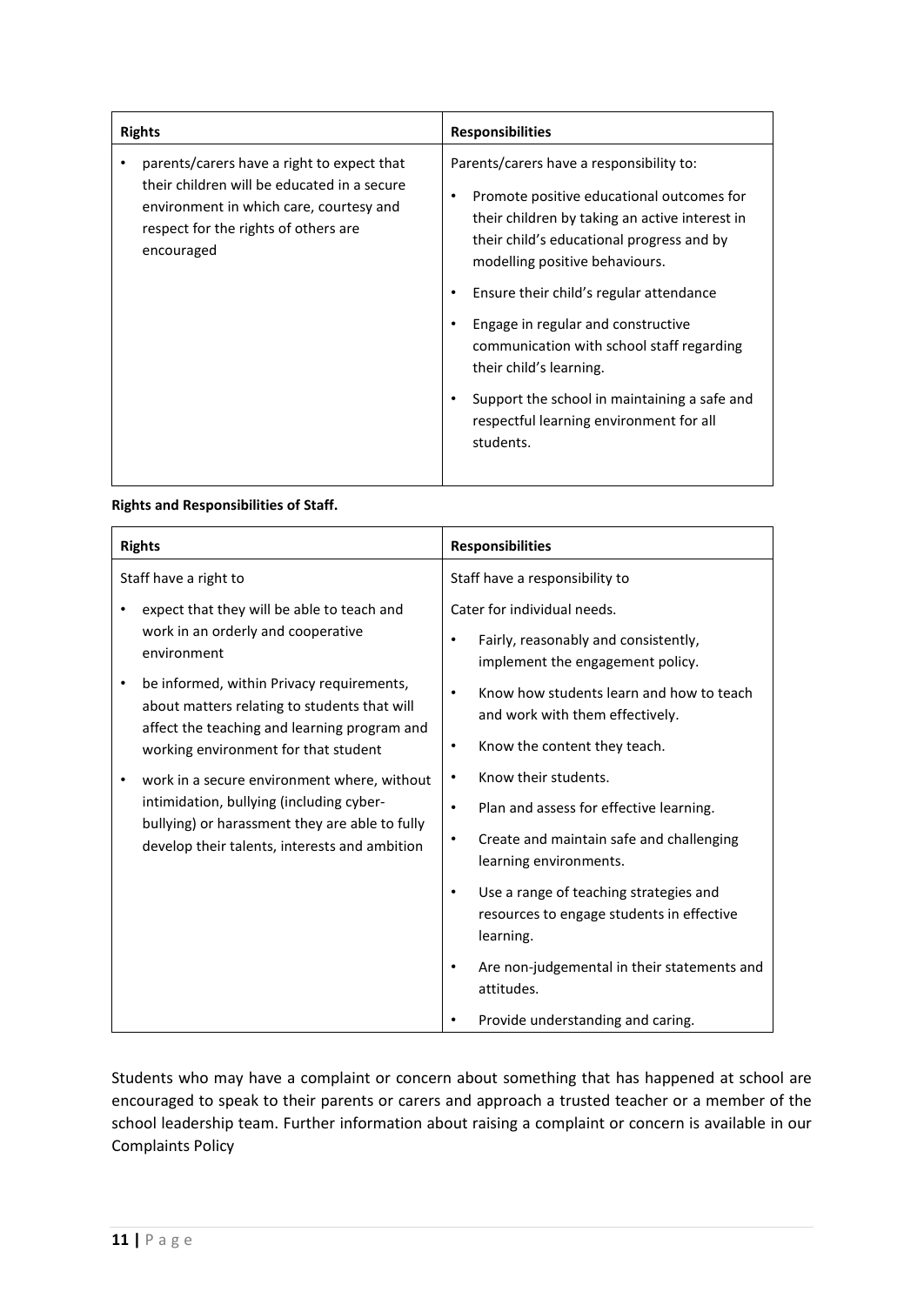## **6. Student Behavioural Expectations and Management**

Oakwood School has developed shared expectations to ensure that the learning, safety and rights of all are respected. The expectations are intended to be positive and to support students and families who come from a diversity of backgrounds, communities and experiences.

Oakwood School is committed to providing a safe, supportive and caring learning environment for all students. Each student has to be valued and treated with dignity and respect. They need to be given the right to feel free to express themselves and develop their personal goals, free of judgment, from others in the school community.

Violence, bullying, and other offensive and harmful behaviours such as racism, harassment and discrimination will not be tolerated and will be managed in accordance with our Bullying Prevention Policy

Effective schools share high expectations for the whole-school community. Shared expectations are:

- jointly negotiated, owned and implemented by all members of the school community, including students
- clear and specific
- focused on positive and pro-social behaviours
- focused on prevention and early intervention
- supported by relevant procedures
- consistent, fair and reasonable
- linked to appropriate actions and consequences.

Oakwood School will provide:

- inclusive teaching and learning practices
- accessible educational provision for all students
- parent/carer partnerships and liaison
- community partnerships which engage families and the community in ways that support student achievement and success
- provision of appropriate student services
- development and provision of appropriate, relevant and challenging curriculum that gives students the opportunity to experience success in their learning.

At Oakwood School, we have developed the following **positive behaviour continuum** as a guideline for students: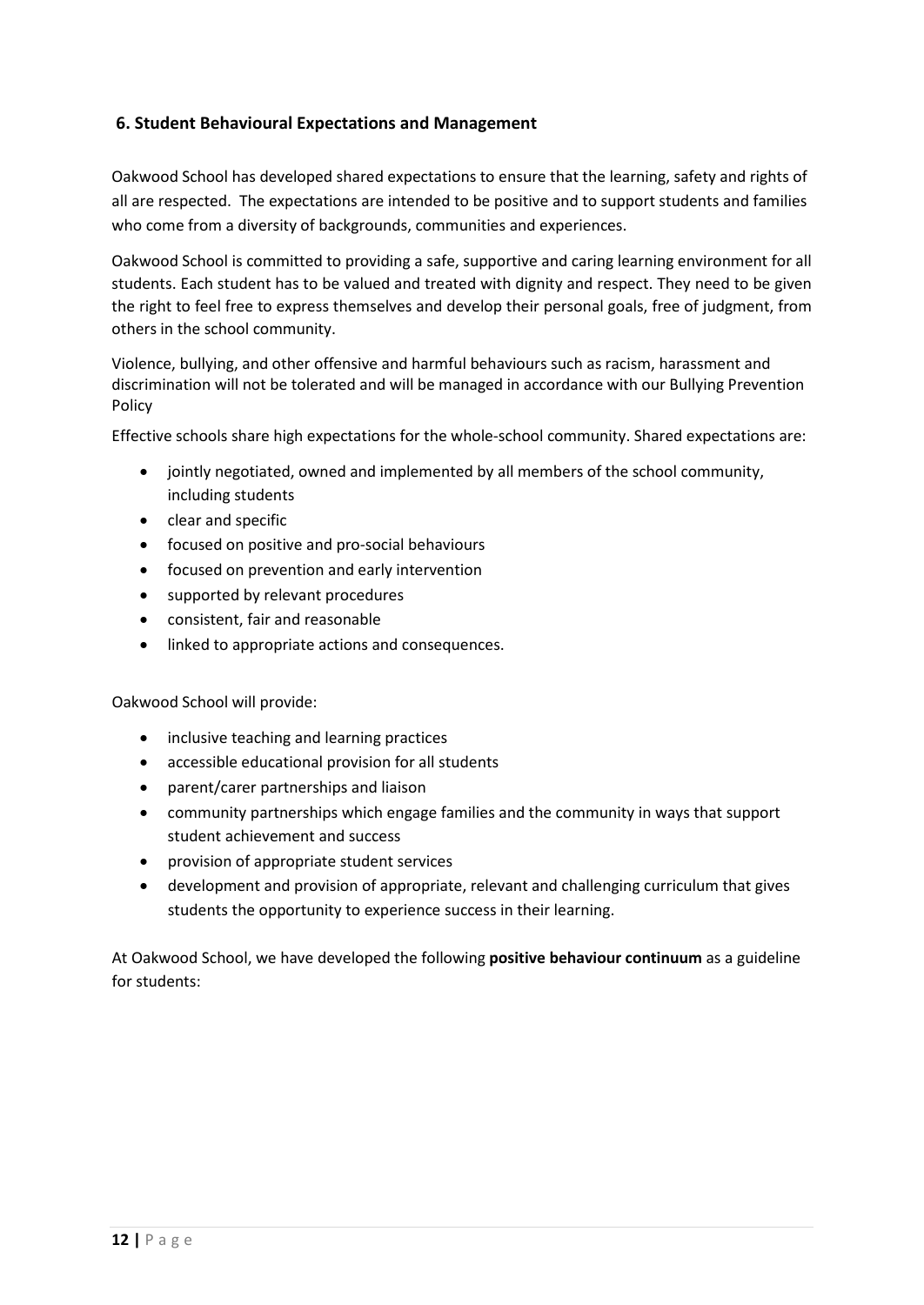|   | <b>POSITIVE LEARNING BEHAVIOURS</b>                                                                                                                                                                                                                                                                                                                                                                                                                                                                 | <b>POSITIVE RESPECT BEHAVIOURS</b>                                                                                                                                                                                                                                                                                                                                                                                                                                                                                                                    | <b>POSITIVES EMPOWERMENT</b><br><b>BEHAVIOURS</b>                                                                                                                                                                                                                                                                                                                                                                                                                                                                                                                                                                                                 |
|---|-----------------------------------------------------------------------------------------------------------------------------------------------------------------------------------------------------------------------------------------------------------------------------------------------------------------------------------------------------------------------------------------------------------------------------------------------------------------------------------------------------|-------------------------------------------------------------------------------------------------------------------------------------------------------------------------------------------------------------------------------------------------------------------------------------------------------------------------------------------------------------------------------------------------------------------------------------------------------------------------------------------------------------------------------------------------------|---------------------------------------------------------------------------------------------------------------------------------------------------------------------------------------------------------------------------------------------------------------------------------------------------------------------------------------------------------------------------------------------------------------------------------------------------------------------------------------------------------------------------------------------------------------------------------------------------------------------------------------------------|
| 5 | I manage my learning to<br>$\bullet$<br>achieve short and long term<br>goals.<br>I can monitor and describe my<br>$\bullet$<br>progress as a learner.<br>I seek challenges that will<br>$\bullet$<br>stretch and help me learn.<br>I use a variety of strategies to<br>$\bullet$<br>manage moods and emotions<br>when pursuing learning goals;<br>for example self-talk, avoiding<br>negative triggers and taking<br>time out.                                                                      | $\bullet$<br>I can be happy for the success<br>of myself and others.<br>I can make the right choice<br>$\bullet$<br>even if it's hard.<br>I understand peer influence<br>$\bullet$<br>and its positive and negative<br>consequences.<br>I demonstrate motivation in<br>$\bullet$<br>being a positive, proactive<br>member of the Oakwood<br>community<br>I can positively interact with a<br>$\bullet$<br>diverse range of people.<br>I can identify bias and<br>$\bullet$<br>stereotyping and take positive<br>steps to changing these<br>attitudes. | I am empowered.<br>$\bullet$<br>I can take action to identify and<br>$\bullet$<br>make necessary changes in my life.<br>I recognise the empowering<br>$\bullet$<br>qualities of life-long learning.                                                                                                                                                                                                                                                                                                                                                                                                                                               |
| 4 | I keep going when learning gets<br>$\bullet$<br>difficult.<br>I ask for help when needed<br>$\bullet$<br>from other students, teachers<br>and adults.<br>I encourage other students<br>$\bullet$<br>with their learning.<br>I receive and welcome<br>$\bullet$<br>feedback for further<br>improvement.<br>I undertake set tasks<br>$\bullet$<br>independently.<br>I practise positive self-talk.<br>$\bullet$<br>I can set personal, social,<br>$\bullet$<br>educational and work related<br>goals. | I show regard and<br>$\bullet$<br>consideration for the feeling<br>and beliefs of others.<br>I resolve conflict with a 'win-<br>$\bullet$<br>win' solution wherever<br>possible.<br>I respect different needs when<br>$\bullet$<br>maintaining positive<br>relationships.<br>I can be accountable for my<br>actions (can admit I am wrong).                                                                                                                                                                                                           | I choose strategies and ways of<br>$\bullet$<br>coping that reduce my negative<br>behaviour.<br>I choose to surround myself with<br>$\bullet$<br>people who have a positive impact<br>on my life.<br>I can use positive self-talk to<br>$\bullet$<br>improve my self-esteem.<br>I have the ability to take a stand for<br>$\bullet$<br>what I believe, in a constructive<br>way.<br>I can take action to repair<br>$\bullet$<br>relationships.<br>I know when I am losing control<br>$\bullet$<br>and I am able to calm myself.<br>I can choose behaviour that<br>$\bullet$<br>reduces conflict.<br>I can actively prevent bullying.<br>$\bullet$ |
| 3 | I understand that my interests,<br>$\bullet$<br>skills, values and beliefs can<br>help or prevent me achieving<br>my goals<br>I plan and use my time well.<br>$\bullet$<br>With help I can understand my<br>$\bullet$<br>learning strengths and<br>weaknesses.<br>I ask for help when I need it.<br>$\bullet$                                                                                                                                                                                       | I respect other people's<br>$\bullet$<br>decisions and choices.<br>I respect other people's point<br>$\bullet$<br>of view.<br>I care about the needs of<br>$\bullet$<br>others.<br>I can take appropriate steps to<br>$\bullet$<br>resolve simple conflicts.<br>I can accept that I might be<br>$\bullet$<br>wrong.                                                                                                                                                                                                                                   | I have the power to make<br>$\bullet$<br>informed decisions around positive<br>sexual behaviours.<br>I understand that people have had<br>$\bullet$<br>different experiences to me.<br>I know that sometimes I will feel<br>$\bullet$<br>different emotions-happiness,<br>sadness, anger, fear, safety,<br>jealousy-and that these will pass.<br>I can use a variety of methods to<br>$\bullet$<br>work well with other people.                                                                                                                                                                                                                   |
| 2 | I leave my problems outside<br>$\bullet$<br>the classroom and get on with<br>my learning.<br>I work to best of ability.<br>$\bullet$<br>I take pride in my learning and<br>$\bullet$<br>achievements.<br>I learn.<br>$\bullet$<br>I choose and organise my<br>$\bullet$<br>learning.<br>I discuss learning with teacher.<br>$\bullet$<br>I show I am interested in<br>$\bullet$<br>learning.                                                                                                        | I can accept feedback.<br>$\bullet$<br>I try to make the right choices.<br>$\bullet$<br>I am aware of how my<br>$\bullet$<br>behaviour influences the<br>feelings of others.<br>I identify and accept that there<br>$\bullet$<br>are consequences for my<br>actions.<br>I respect others' race, creed,<br>$\bullet$<br>sexuality, gender, religion and<br>ability.<br>I listen to the views of other<br>$\bullet$<br>people.<br>I demonstrate behaviour<br>$\bullet$<br>which is helpful to other<br>students and staff                               | I choose to come to school and to<br>$\bullet$<br>behave as expected.<br>I choose to actively participate in<br>$\bullet$<br>learning.<br>I recognise that my choices have<br>$\bullet$<br>consequences.<br>I have the power to make positive<br>$\bullet$<br>decisions about my own body.<br>I understand how my beliefs and<br>$\bullet$<br>values impact my decision making                                                                                                                                                                                                                                                                    |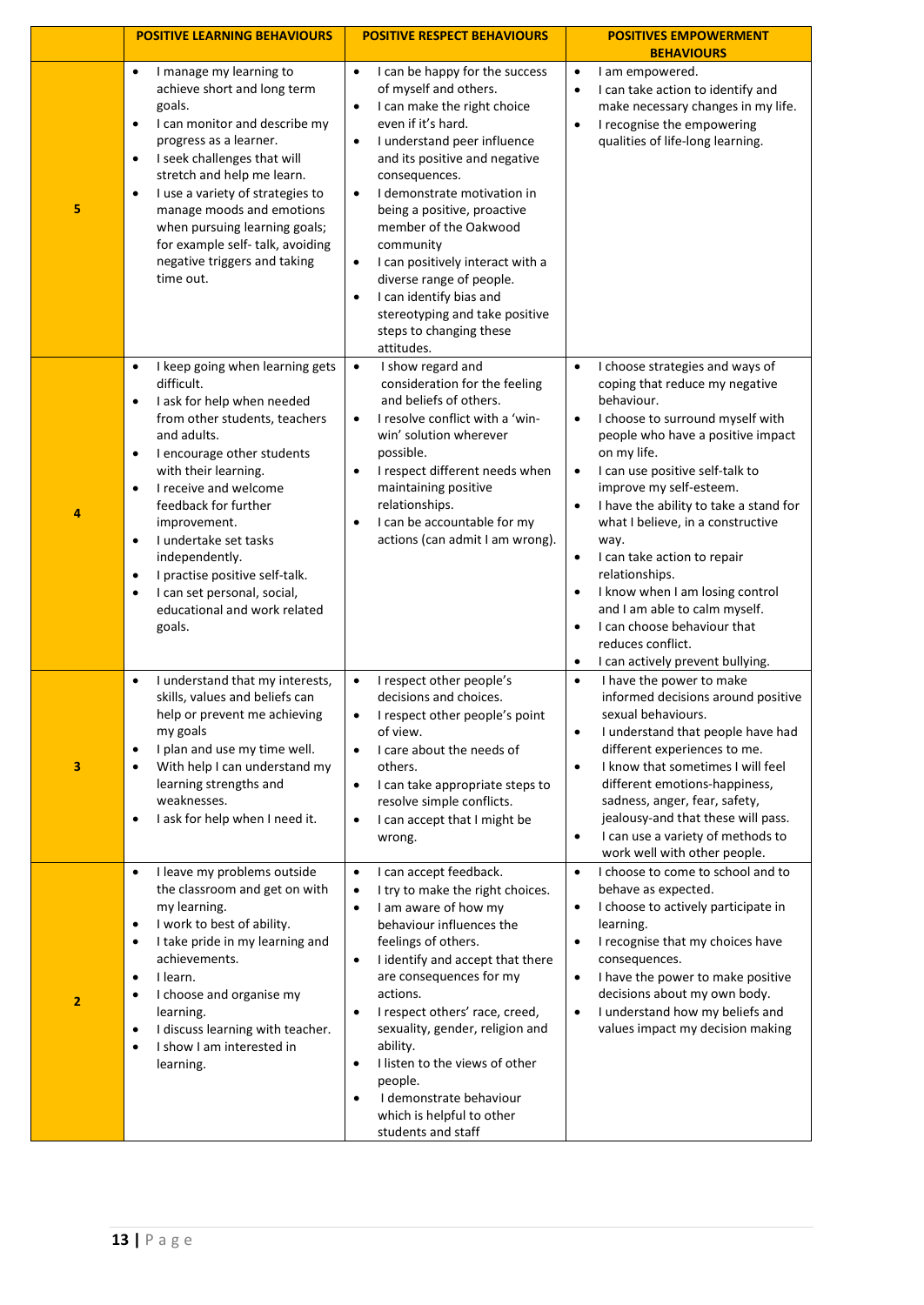| 1 | want to learn.<br>٠<br>I follow expected daily<br>routines.<br>I attend regularly.<br>attend on time.<br>I can have a conversation with<br>an adult.<br>I use appropriate ways of<br>interrupting. (e.g. excuse me)<br>I work near others quietly.<br>$\bullet$ | I am aware of the safety of<br>٠<br>myself and others.<br>I do not interfere with another<br>$\bullet$<br>person's learning<br>I am considerate and<br>٠<br>courteous.<br>I behave as I am expected to in<br>٠<br>class.<br>I don't swear.<br>I don't use put-downs.<br>٠<br>I respect Oakwood property.<br>٠<br>I greet and farewell teachers<br>and students by name.<br>I shower every day, brush my<br>teeth and use deodorant. | I have the power to make better<br>$\bullet$<br>choices.<br>I have the power to look after my<br>$\bullet$<br>own body.<br>I have the power to make choices<br>$\bullet$<br>about my learning and timetable.<br>I have the power to choose to be<br>$\bullet$<br>enrolled at Oakwood School |
|---|-----------------------------------------------------------------------------------------------------------------------------------------------------------------------------------------------------------------------------------------------------------------|-------------------------------------------------------------------------------------------------------------------------------------------------------------------------------------------------------------------------------------------------------------------------------------------------------------------------------------------------------------------------------------------------------------------------------------|---------------------------------------------------------------------------------------------------------------------------------------------------------------------------------------------------------------------------------------------------------------------------------------------|
|---|-----------------------------------------------------------------------------------------------------------------------------------------------------------------------------------------------------------------------------------------------------------------|-------------------------------------------------------------------------------------------------------------------------------------------------------------------------------------------------------------------------------------------------------------------------------------------------------------------------------------------------------------------------------------------------------------------------------------|---------------------------------------------------------------------------------------------------------------------------------------------------------------------------------------------------------------------------------------------------------------------------------------------|

#### **School actions and consequences**

Oakwood School has developed policies related to the discipline of students that are based on principles of procedural fairness. Oakwood School acknowledges that there is no evidence base for punishment of any kind, including corporal punishment, which is not permitted at our school. Instead, student engagement, regular attendance and appropriate behaviours are encouraged through the implementation of whole-school strategies supported by **universal, targeted and individualised** support when required.

Student engagement, regular attendance and positive behaviours are supported through relationship based whole-school and classroom practices, including:

- establishing predictable, fair and democratic classrooms and school environments
- ensuring student participation in the development of classroom and whole school expectations
- providing personalised learning programs for individual students
- consistently acknowledging all students
- empowering students by creating multiple opportunities for them to take responsibility and be involved in decision-making in relation to their learning
- providing physical environments conducive to positive behaviours and effective engagement in learning

Inappropriate behaviours, including irregular attendance, will be responded to through a staged response, including:

- understanding the student's background and needs
- ensuring a clear understanding of expectations by both students and teachers
- providing consistent school and classroom environments
- Recommencing the intake process
- Universal support strategies will include:
- involving and supporting the parents/carers,
- involving the student wellbeing leadership, managed individual pathways or careers coordinators
- additional classroom support
- mentoring and/or counselling
- convening student support group meetings  $-$  the student support group is an important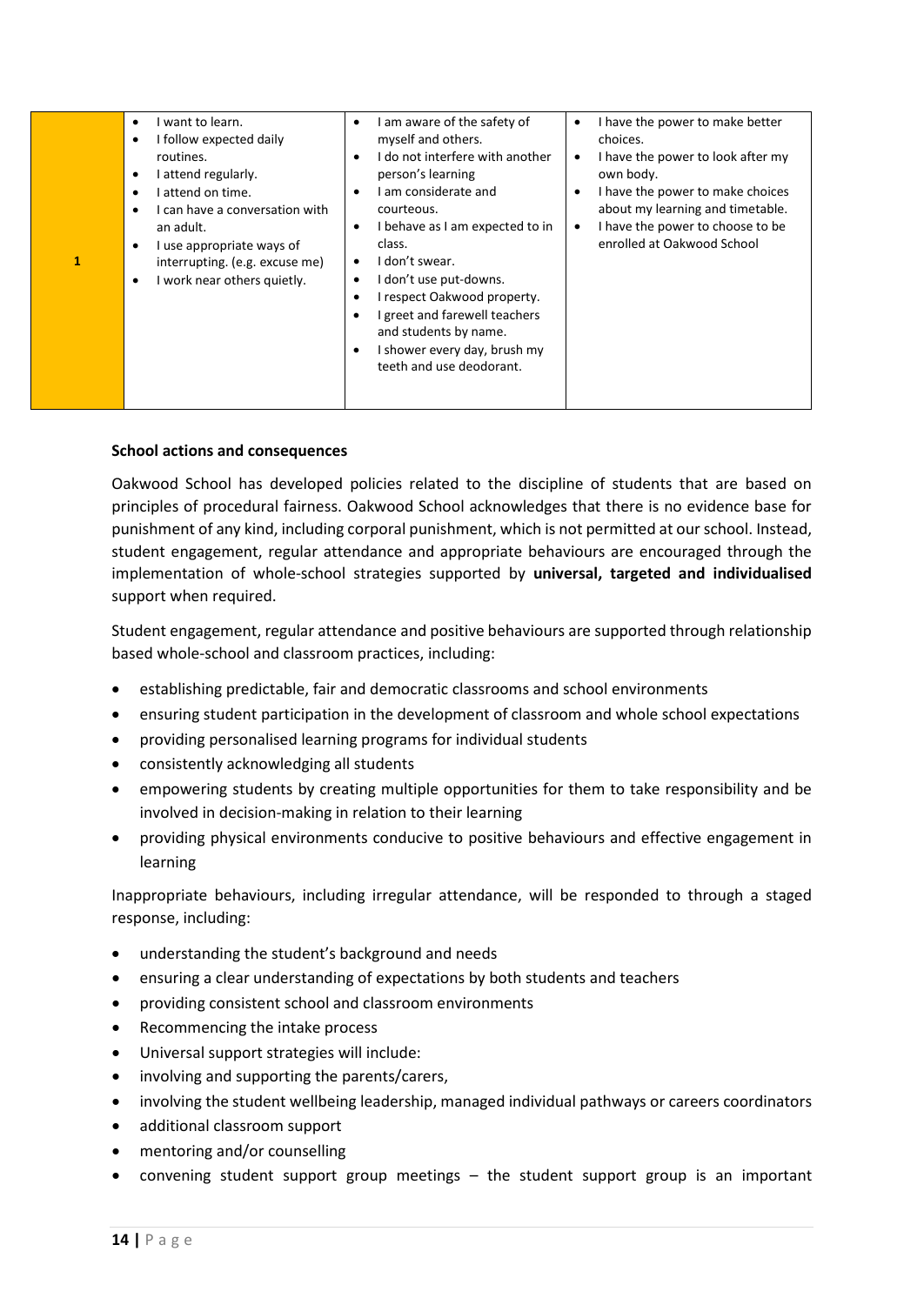component of the staged response for students facing difficulty with engagement, attendance or behaviour

- developing individualised flexible learning, behaviour or attendance plans
- providing broader educational programs, for example experiential learning, work education, creative arts/physical education
- involving community support agencies.
- Re starting intake process

Specifically, Oakwood School will seek to reward positive student behaviour at all times and role model positive interactions with students and staff. Oakwood School undertakes a holistic approach to student behaviour

#### **Restrictive Practices**

The school staff have expert skills in engaging and teaching disengaged students and in the deescalation of student behaviour. The school does not use restrictive practices or restraint as a strategy to control students. A member of staff may take any reasonable action that is immediately required to restrain a student of the school from acts or behaviour that is dangerous to the member of staff, the student, or any other person. If this were to occur the school and staff member would strictly follow Department of Education Restraint of Students policy, guidance and procedures.

Suspension, expulsion and restrictive interventions are measures of last resort and may only be used in situations consistent with Department policy, available at:

- <https://www2.education.vic.gov.au/pal/suspensions/policy>
- <https://www2.education.vic.gov.au/pal/expulsions/policy>
- <https://www2.education.vic.gov.au/pal/restraint-seclusion/policy>

In line with Ministerial Order 1125, no student aged 8 or younger will be expelled without the approval of the Secretary of the Department of Education and Training.

The Principal of Oakwood School is responsible for ensuring all suspensions and expulsions are recorded on CASES21.

## **7. Engaging with Families**

Oakwood School values the input of parents and carers, and we will strive to support families to engage in their child's learning and build their capacity as active learners. We aim to be partners in learning with parents and carers in our school community.

We work hard to create successful partnerships with parents and carers by:

- ensuring that all parents have access to our school policies and procedures, available on our school website
- maintaining an open, respectful line of communication between parents and staff
- involving families with First meetings, Student support groups, care team meetings, attendance meetings, student led conferences, written reports, the Oakwood School Art Show.
- parent representation on school council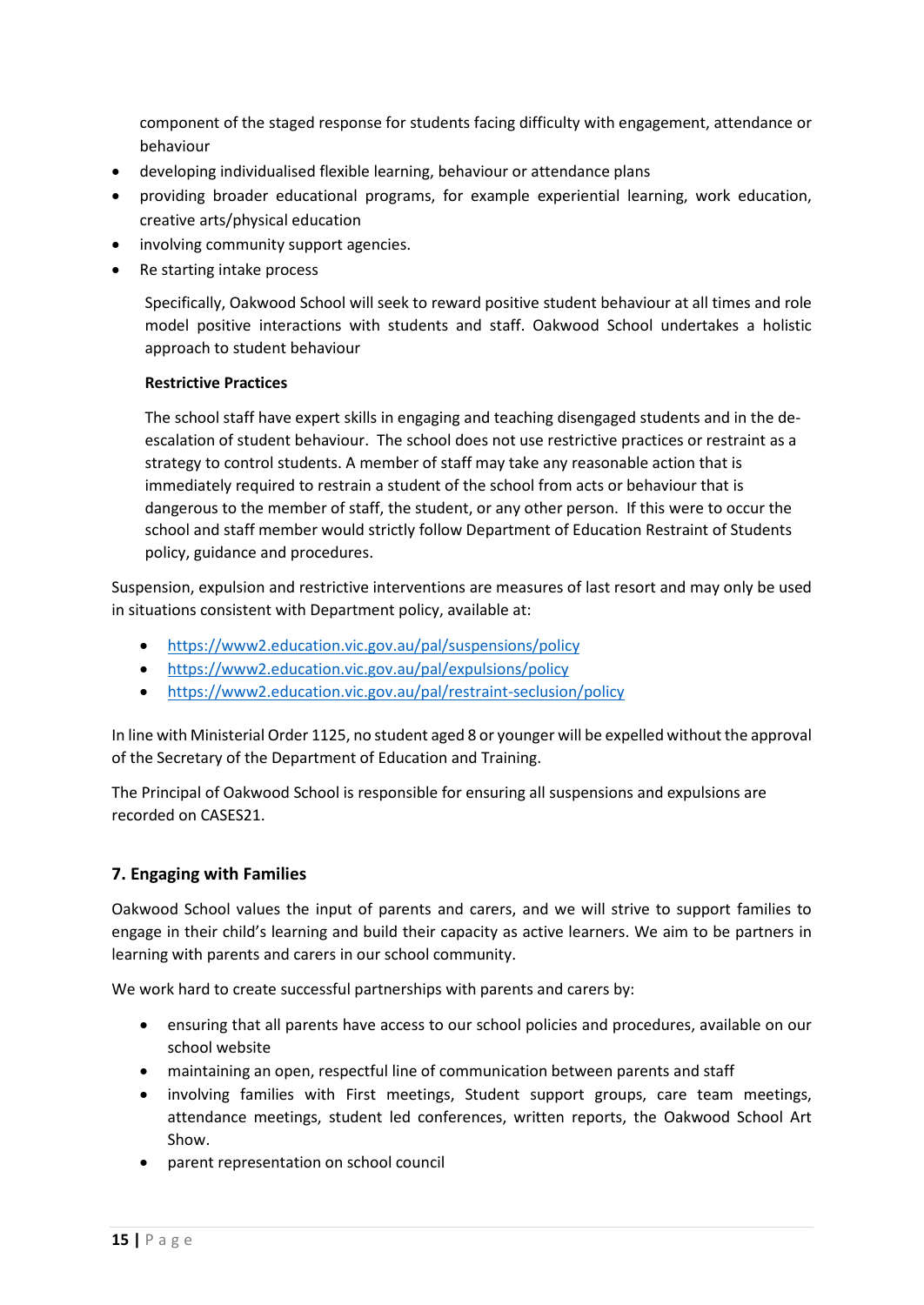• coordinating resources and referral of services from the community for families

## **8. Evaluation**

Oakwood School will collect data each year to understand the frequency and types of wellbeing issues that are experienced by our students so that we can measure the success or otherwise of our school based strategies and identify emerging trends or needs.

Sources of data that will be assessed on an annual basis include:

- student survey data
- Strengths and Difficulties Questionnaire Data
- school reports
- incident data
- parent survey
- case management
- compass
- CASES21
- SOCS

#### **Communication**

This policy will be communicated to our school community in the following ways

- Available publicly on our school's website Included in staff induction processes
- Included in transition and enrolment meetings
- Made available in hard copy from school administration upon request

Our school will also ensure it follows the mandatory parent/carer notification requirements with respect to suspensions and expulsions outlined in the Department's policies at:

- **[Suspension process](https://www2.education.vic.gov.au/pal/suspensions/guidance/1-suspension-process)**
- [Expulsions -](https://www2.education.vic.gov.au/pal/expulsions/guidance/decision) Decision

#### Further information and resources

The following Department of Education and Training policies are relevant to this Student Engagement and Wellbeing Policy:

- [Attendance](https://www2.education.vic.gov.au/pal/attendance/policy)
- [Student Engagement](https://www2.education.vic.gov.au/pal/student-engagement/policy)
- [Child Safe Standards](https://www2.education.vic.gov.au/pal/child-safe-standards/policy)
- [Supporting Students in Out-of-Home Care](https://www2.education.vic.gov.au/pal/supporting-students-out-home-care/policy)
- [Students with Disability](https://www2.education.vic.gov.au/pal/students-disability/policy)
- [LGBTIQ Student Support](https://www2.education.vic.gov.au/pal/lgbtiq-student-support/policy)
- [Behaviour -](https://www2.education.vic.gov.au/pal/behaviour-students/policy) Students
- [Suspensions](https://www2.education.vic.gov.au/pal/suspensions/policy)
- [Expulsions](https://www2.education.vic.gov.au/pal/expulsions/policy)
- [Restraint and Seclusion](https://www2.education.vic.gov.au/pal/restraint-seclusion/policy)